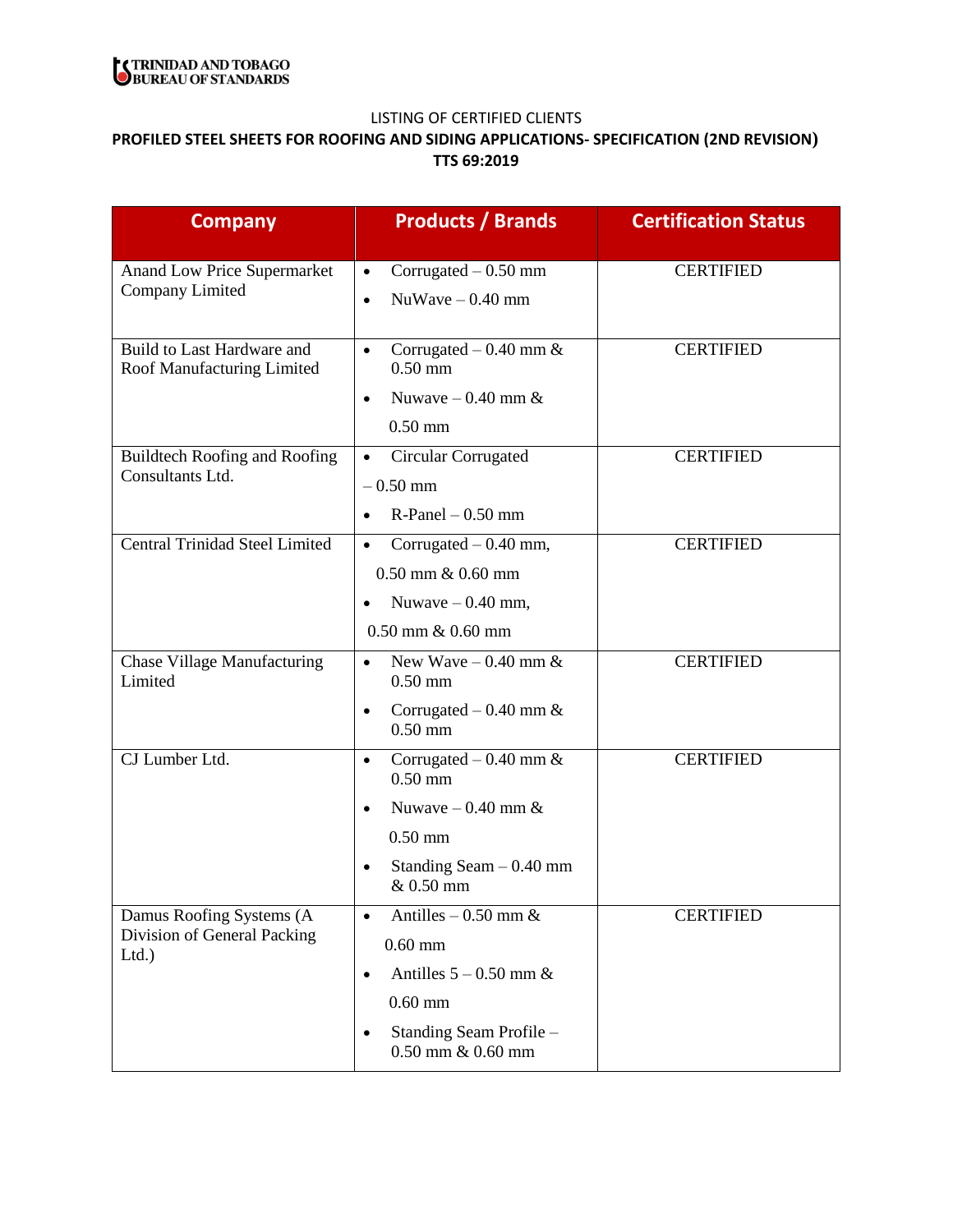

## **PROFILED STEEL SHEETS FOR ROOFING AND SIDING APPLICATIONS- SPECIFICATION (2ND REVISION) TTS 69:2019**

| <b>Express Roofing Company</b><br>Limited           | Corrugated – $0.40$ mm $\&$<br>$\bullet$<br>$0.50$ mm                                      | <b>CERTIFIED</b> |
|-----------------------------------------------------|--------------------------------------------------------------------------------------------|------------------|
|                                                     | New Wave-0.40 mm $\&$<br>$\bullet$                                                         |                  |
|                                                     | $0.50$ mm                                                                                  |                  |
| George Sheet Works Ltd.                             | Corrugated $-0.40$ mm,<br>$\bullet$                                                        | <b>CERTIFIED</b> |
|                                                     | $0.50$ mm $\& 0.60$ mm                                                                     |                  |
|                                                     | New Wave-0.40 mm,<br>$\bullet$                                                             |                  |
|                                                     | $0.50$ mm $\& 0.60$ mm                                                                     |                  |
| Island Roofing and Hardware<br><b>Solutions Ltd</b> | Island Wave- $0.40$ mm $\&$<br>$\bullet$<br>$0.50$ mm                                      | <b>CERTIFIED</b> |
|                                                     | Bell rib- $0.40$ mm $\&$<br>$\bullet$                                                      |                  |
|                                                     | $0.50$ mm                                                                                  |                  |
|                                                     | Normal Corrugation-<br>$\bullet$                                                           |                  |
|                                                     | 0.40 mm & 0.50 mm                                                                          |                  |
|                                                     | Industrial Seven-0.40 mm<br>$\bullet$<br>& 0.50 mm                                         |                  |
| <b>Lifetime Solutions</b>                           | Lifetime-R-Panel<br>$\bullet$                                                              | <b>CERTIFIED</b> |
|                                                     | $-0.50$ mm & 0.60 mm                                                                       |                  |
|                                                     | Lifetime-Standing Seam<br>٠<br>System $-0.50$ mm $\&$                                      |                  |
|                                                     | $0.60$ mm                                                                                  |                  |
|                                                     | Lifetime Corrugated Profile<br>$\bullet$<br>$-0.50$ mm & 0.60 mm                           |                  |
|                                                     | Lifetime Bermuda Panel<br>$\bullet$<br>Profile-0.50 mm &                                   |                  |
|                                                     | $0.60$ mm                                                                                  |                  |
|                                                     | Lifetime Curved Tee &<br>$\bullet$<br>Tapered Panel $-0.50$ mm $\&$<br>$0.60$ mm           |                  |
|                                                     | Lifetime Flush Seam/Soffit<br>$\bullet$<br>$-0.50$ mm & 0.60 mm                            |                  |
|                                                     | <b>Lifetime Inverted Standing</b><br>$\bullet$<br>Seam System $-0.50$ mm $\&$<br>$0.60$ mm |                  |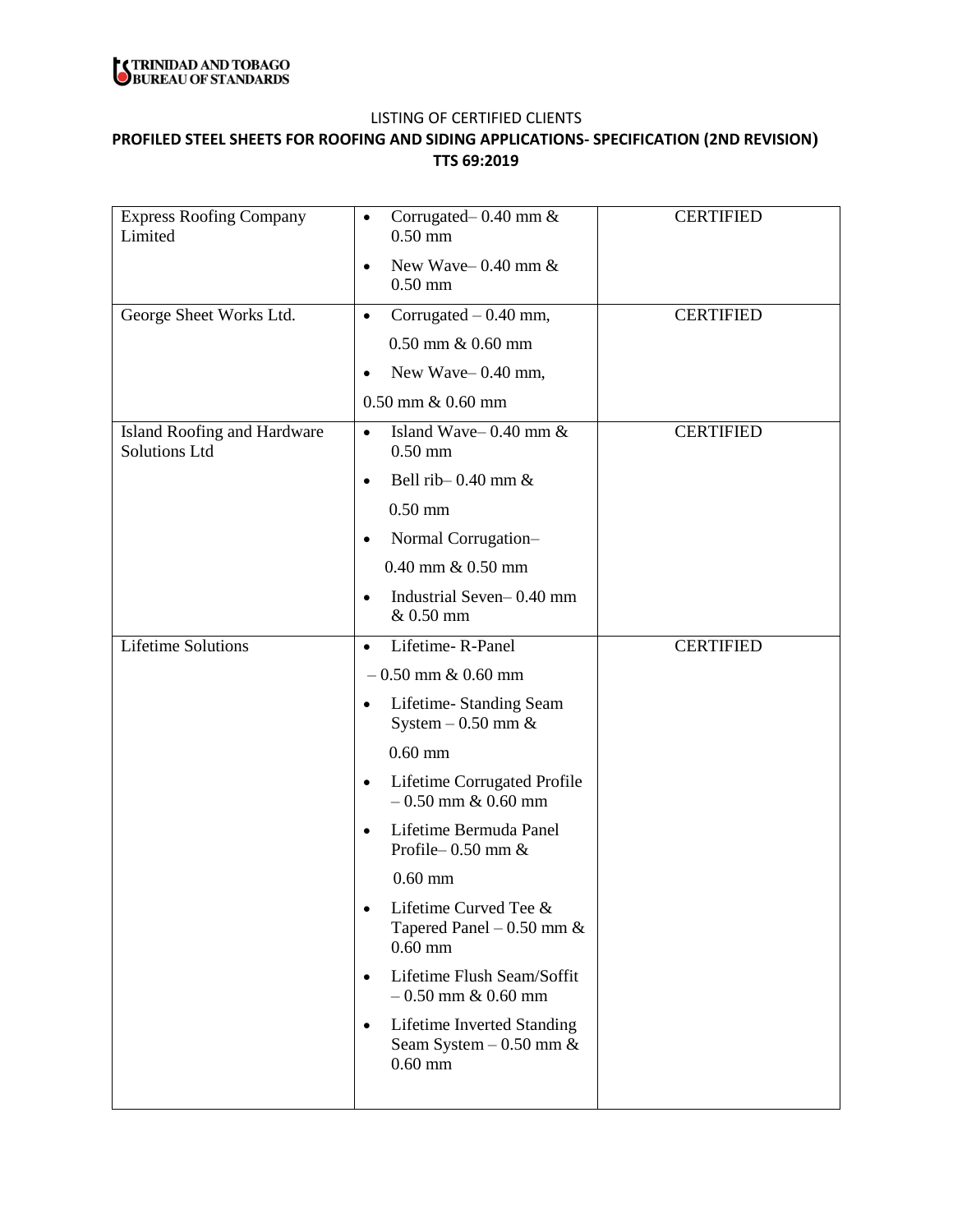

## **PROFILED STEEL SHEETS FOR ROOFING AND SIDING APPLICATIONS- SPECIFICATION (2ND REVISION) TTS 69:2019**

| N. Ramrattan Hardware and<br>General Supplies Ltd. | Corrugated $-0.40$ mm &<br>$\bullet$<br>$0.50$ mm     | <b>CERTIFIED</b> |
|----------------------------------------------------|-------------------------------------------------------|------------------|
|                                                    | New Wave $-0.40$ mm &<br>$\bullet$<br>$0.50$ mm       |                  |
| Quality Roofing Company Ltd.                       | Corrugated-0.50 mm<br>$\bullet$                       | <b>CERTIFIED</b> |
|                                                    | Nuwave $-0.50$ mm<br>$\bullet$                        |                  |
|                                                    |                                                       |                  |
| Ramkal's Sawmilling Company<br>Limited             | Corrugated $-0.40$ mm &<br>$\bullet$<br>$0.50$ mm     | <b>CERTIFIED</b> |
|                                                    | Nuwave $-0.40$ mm &<br>$\bullet$                      |                  |
|                                                    | $0.50$ mm                                             |                  |
|                                                    |                                                       |                  |
| Roof Depot Ltd.                                    | <b>Standing Seam Profile</b><br>$\bullet$             | <b>CERTIFIED</b> |
|                                                    | $-0.50$ mm & 0.60 mm                                  |                  |
|                                                    | Deluxe Profile – 0.50 mm &<br>$\bullet$<br>$0.60$ mm  |                  |
|                                                    | Spanish Tile Profile<br>$\bullet$                     |                  |
|                                                    | $-0.50$ mm & 0.60 mm                                  |                  |
|                                                    | Shake Profile-0.50 mm &<br>$\bullet$<br>$0.60$ mm     |                  |
| Roof Mechanics Limited                             | Corrugated $-0.40$ mm &<br>$\bullet$<br>$0.50$ mm     | <b>CERTIFIED</b> |
|                                                    | New Wave $-0.50$ mm<br>$\bullet$                      |                  |
|                                                    | Standing Seam Profile -<br>$\bullet$<br>$0.50$ mm     |                  |
| Roof Systems Limited                               | R-Panel- $0.50$ mm $\&$                               | <b>CERTIFIED</b> |
|                                                    | $0.60$ mm                                             |                  |
|                                                    | Standing Seam-0.50 mm &<br>$\bullet$<br>$0.60$ mm     |                  |
|                                                    | Industrial $7-0.50$ mm $\&$<br>$\bullet$<br>$0.60$ mm |                  |
|                                                    | Corrugated – 0.50 mm &<br>$\bullet$<br>$0.60$ mm      |                  |
|                                                    |                                                       |                  |